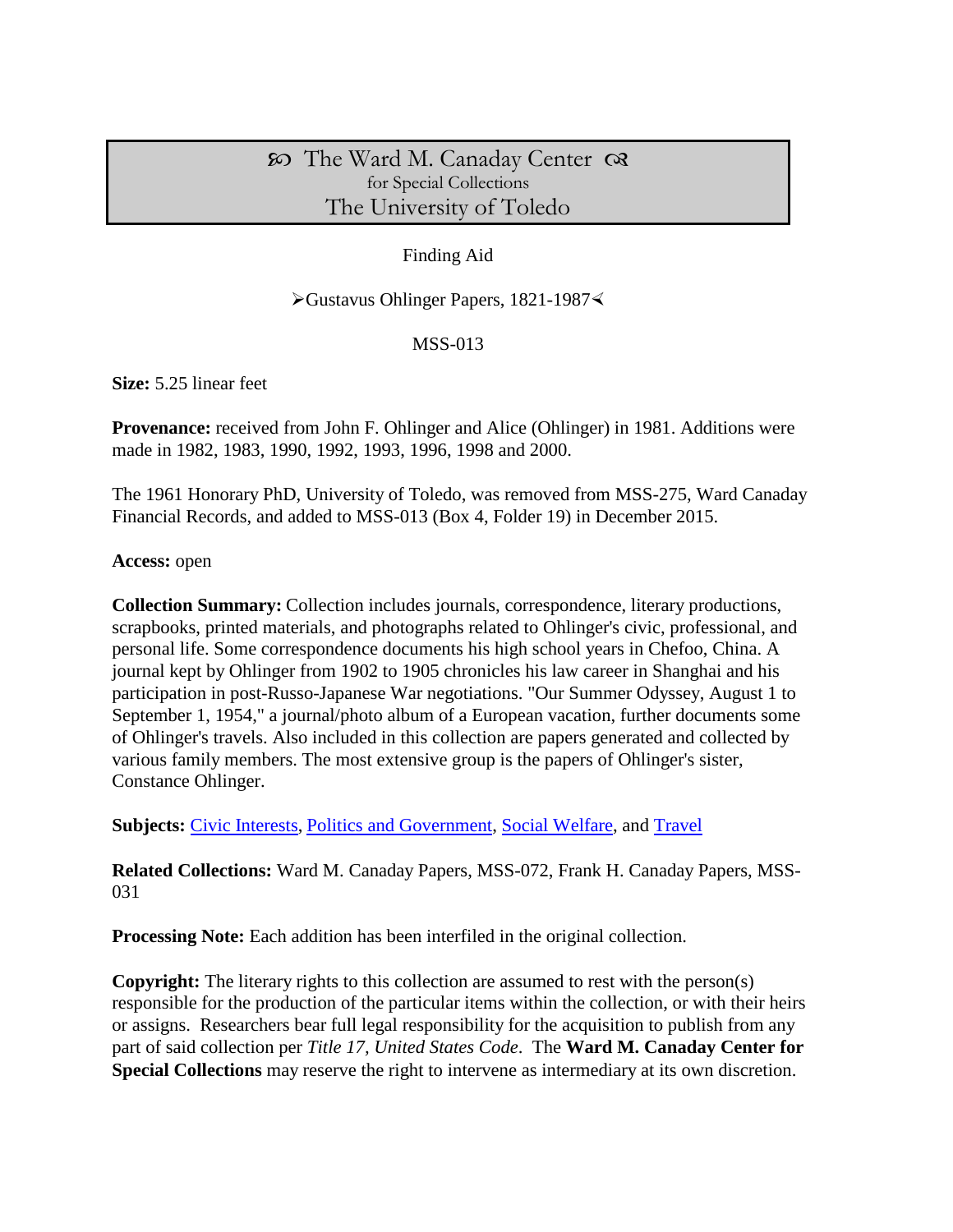**Completed by:** Paul Gifford, 1982. Revised by April S. Dougal, 1990; Colleen Boff, 1993; Barbara A. Shirk, 1994 and 1996; Laura Micham, 1998; Maria Halovanic, 2000; last updated: December 2015

#### **Biographical Sketch**

Gustavus Ohlinger was born 15 July 1877 in Foochow, China, where his parents served as missionaries. He attended high school in Chefoo, China until 1898, when he came to the United States to further his education. After graduation from Law School at the University of Michigan, Ohlinger practiced law in Shanghai, China from 1902 to 1905 with T.R. Jernigan. It was also at this time that he traveled around the world. At the end of the Russo-Japanese War in 1905, Ohlinger and Jernigans' firm represented the Russian government in post-war negotiations.

In 1906, Ohlinger established an independent law practice in Toledo, Ohio. In 1909 he entered into the partnership of Rheinfrank and Ohlinger, and later resumed his independent practice until 1914. That year, Ohlinger joined the firm of Smith, Beckwith and Froelich which became Smith, Beckwith, and Ohlinger. In 1962, he resumed an independent practice in Toledo which he maintained until his death in 1972. Ohlinger specialized in federal law.

From 1918 to 1919, Ohlinger served as a captain in the United States Army with the Intelligence Division of the Army General Staff in Washington, D.C. during and after World War I. During the Second World War, he organized the Toledo Squadron of the Civil Air Patrol and served as a member of that unit until 1943.

During and after World War II, Ohlinger founded the Toledo United Nations Association (TUNA) as president of the organization. His other civic activities included: service on the board of governors of the American Association for the United Nations (1951-1955), membership on the Toledo Board of Education (1926-1934), the Ohio Bar Association, the National Commission of Organization for Peace, Phi Beta Kappa, and the Chamber of Commerce.

While living in Toledo, Gustavus Ohlinger practiced law and specialized in federal law; his clients included the Wabash and Ann Arbor Railroad Company. He also taught Civil Practice at the University of Toledo's College of Law in the academic year 1960-1961, and was awarded a LL.D. that same year. Other Toledo committees he maintained membership with included the American Legion, the Masonic Order, the Chamber of Commerce, and the Rotary Club.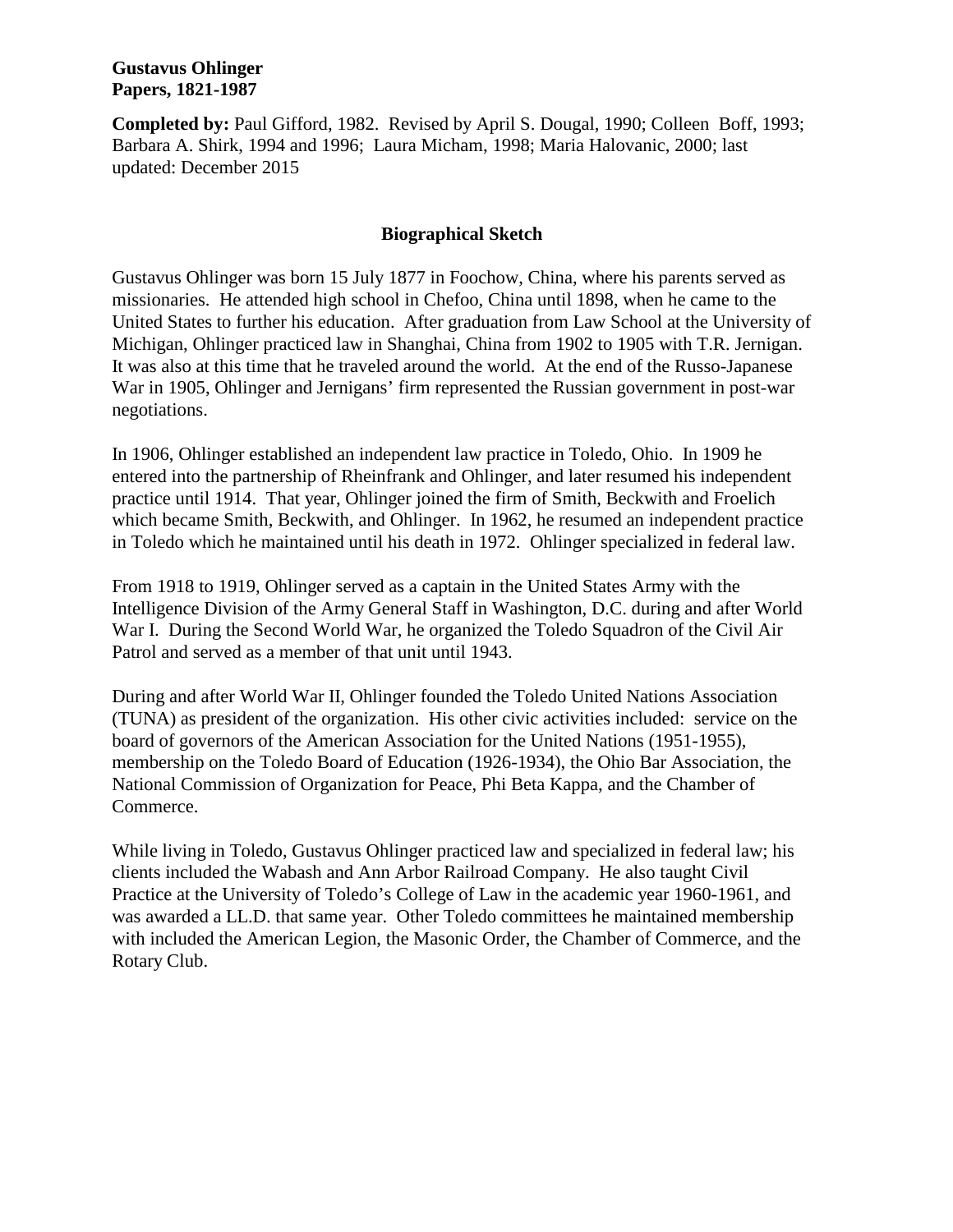# **Biographical Outline**

| 1877              | Born on 15 July in Foochow, China. Son of Franklin and Bertha (Schweinfurth)<br>Ohlinger                                                                                                                                |
|-------------------|-------------------------------------------------------------------------------------------------------------------------------------------------------------------------------------------------------------------------|
| 1899              | Attended University of Michigan                                                                                                                                                                                         |
| 1902              | Graduated from the University of Michigan with an A.B. and LL.B.                                                                                                                                                        |
| 1902-1905         | Practiced law in Shanghai, China, in partnership with T. R. Jernigan. In 1904<br>represented the Russian government at the war settlement and reparations<br>negotiations. Also traveled around the world at this time. |
| 1906              | Returned to United States and established independent law practice in Toledo, OH                                                                                                                                        |
| 1914              | Joined the firm of Smith, Beckwith, and Froelich. Married Helen Emma on July<br>11. Three children from union: John Franklin, Lucy Jane, and Mary Alice.                                                                |
| 1916              | Author of books: Their True Faith and Allegiance and The German Conspiracy in<br><b>American Education (1919)</b>                                                                                                       |
| 1918              | Testified before the judiciary committee of the U.S. Senate in arguments for the<br>repeal of the incorporation of the National German-American Alliance.                                                               |
| 1918-1919         | Served as a captain in the U.S. Army during and after WW I, served with the<br>Intelligence Division of the Army General Staff in Washington, D.C.                                                                      |
| 1926              | Appointed to the Toledo Board of Education, serving as vice president and<br>president                                                                                                                                  |
| 1931-1937         | Lectured at the University of Michigan Law School.                                                                                                                                                                      |
| 1937-1944         | Specialized in federal law, clients included the Wabash and Ann Arbor Railroad<br>Co.; represented Bolles v. the Toledo Trust Co. up to the Supreme Court.                                                              |
| 1948-1955         | Founder of the Toledo United Nations Association, serving as president.                                                                                                                                                 |
| 1951-1955         | Served as a member of the board of governors of the American Association for the<br><b>United Nations.</b>                                                                                                              |
| 1960-1961<br>1972 | Visiting professor of civil practice at the University of Toledo College of Law.<br>Died on June 12 in Toledo, Ohio.                                                                                                    |

Note: For additional biographical information, see the *National Cyclopedia of American Biography*, v. 58.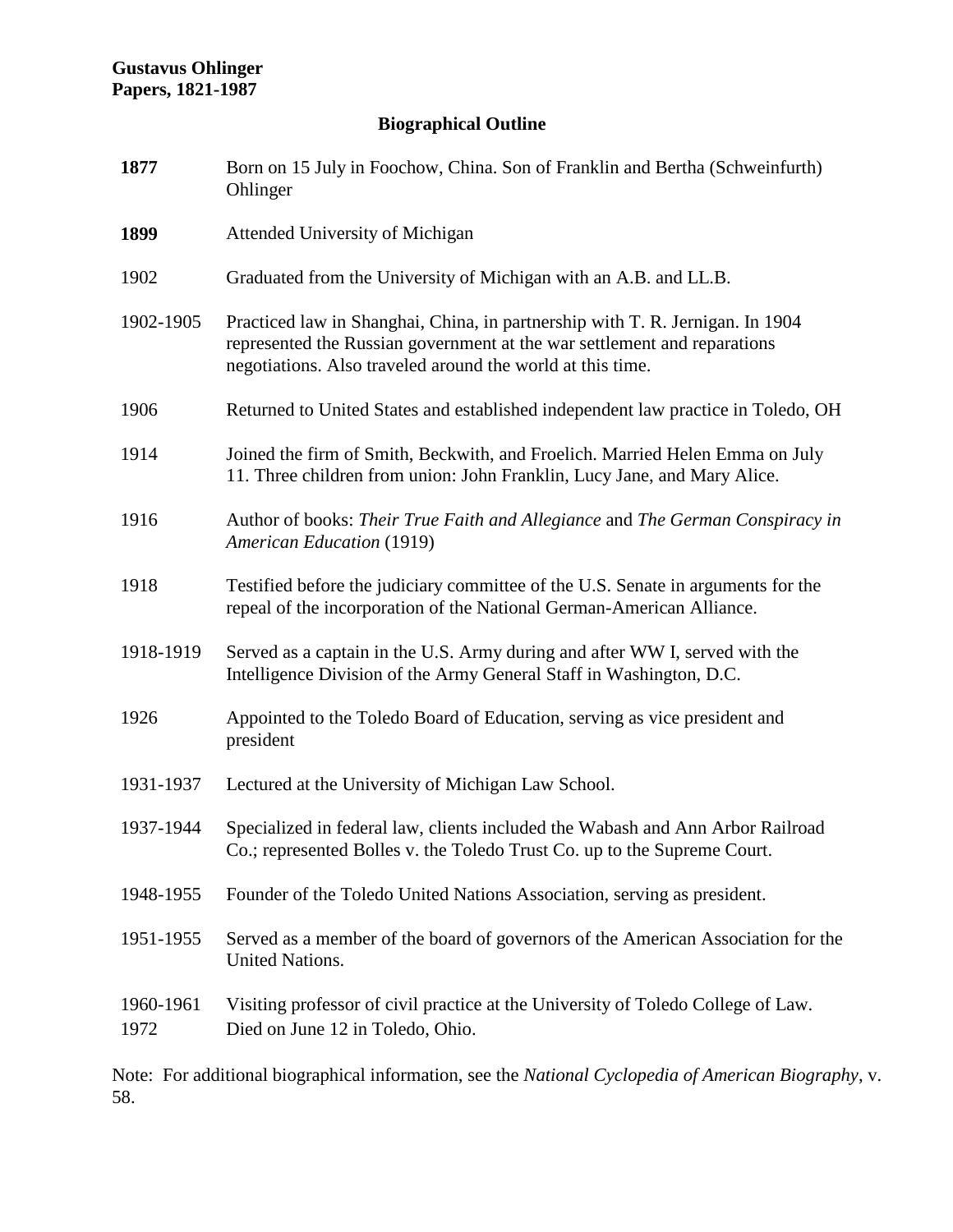#### **Scope and Content Note**

This collection is arranged in nine series: Journals, Correspondence, Literary Productions, Tape Recordings, Scrapbooks and Scrapbook Materials, Printed Materials, Photographs, Ephemera, and Family Papers. The *Journals* series consists of a journal kept by Gustavus Ohlinger documenting his world travels from October 1902 to October 1905. The wedding journal of Gustavus and Helen may also be found in this series along with an Ohlinger family journal dating from 1913-1934.

The *Correspondence* series includes four subseries. Outgoing correspondence encompasses the period from 1891 through 1967 inclusively; one highlight of this subseries is the "Chefoo letters," written by Gustavus Ohlinger and addressed to his parents. Both the originals and photocopies of the originals may be found in the collection. Incoming correspondence comprises the bulk of this series. It is arranged alphabetically, then chronologically within each folder. One digression from this arrangement is the series of correspondence between Theodore Roosevelt and Ohlinger. The Roosevelt correspondence includes communications from Roosevelt's office, from Roosevelt himself, from Ohlinger to Roosevelt, and from T. Roosevelt, Jr. to Ohlinger. The third subseries are comprised of letters of introduction written for Ohlinger in 1903. The final subseries contain the personal correspondence of the Ohlinger family. These are divided by family relations with correspondence between Gustavus and his parents in one folder,; Gustavus, his wife Helen, and his sister Constance in another folder; and the correspondence between Gustavus and his three children (John, Lucy and Alice) in yet another folder. There is also a folder of miscellaneous family correspondence in this subseries.

*Literary productions* in the Ohlinger collection include draft and manuscript copies of articles; published articles written by G.O. as well as publications by others; research notes (1891-1966); speeches and readings (1924-1965); course outlines created by Ohlinger when he taught at the University of Toledo (1960), along with other writing projects.

The next series is comprised of *Tape recording*. Various memories and recollections of Mr. Ohlinger are recorded. These include his childhood and early schooling in China, and his time spent between China, Africa and the United States. One of the recordings also documents Mr. Ohlinger's interview with young Winston Spencer Churchill in 1901.

The Ohlinger papers also include *Scrapbooks and Scrapbook Materials*. "Our Summer Odyssey, August 1 to September 1, 1954," is a combined journal and photo album of his trip to Europe. Also included in this series is a scrapbook of newspaper clippings dating from 1912-1926.

*Printed Materials* includes newspaper clippings that cover a wide range of topics and interests. This series also includes certificates and licenses, such as Ohlinger's Honorary PhD from the University of Toledo, materials from South Africa and China, items from the Toledo United Nations Association, the Toledo War Chest, and a file of miscellaneous materials.

The *Photographs* series consists of a scrapbook of South African photos and various photos from his trip around the world (mainly South Africa and China from 1902-1905). There are also photos and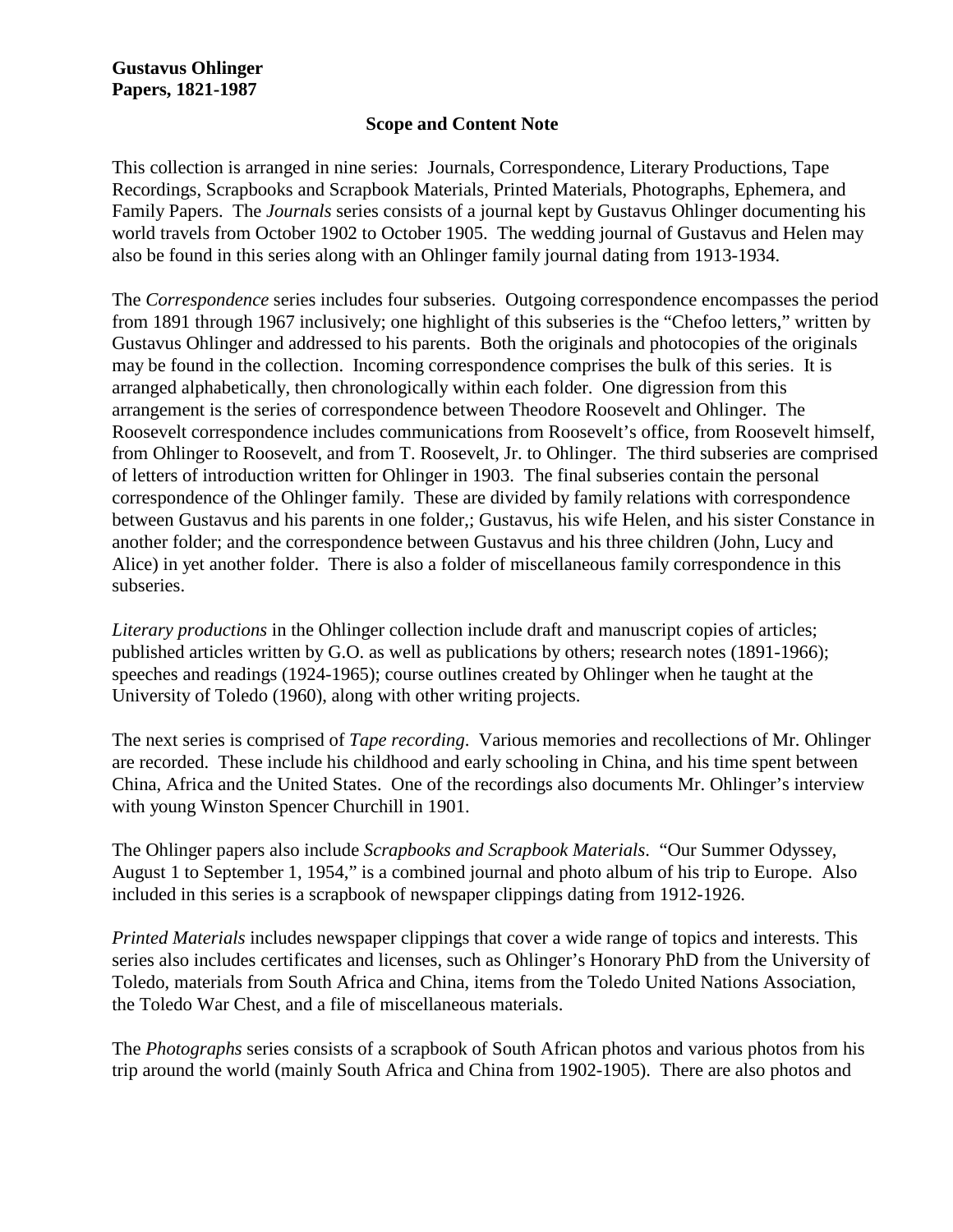portraits of Ohlinger and his family (1901-1968) and miscellaneous photos (1935-1936) in this portion of the collection.

The final series, *Family Papers*, includes papers related to or generated by family members of G.O. including Constance Ohlinger, John F. Ohlinger, Gertrude Rinehart, and Lucy Ohlinger. Also included in this series are affidavits of American citizenship belonging to various members of the family.

# **S1 Journals** 1902-1934 Arranged by type and chronologically Personal journal of G.O (dismantled for conservation purposes): 1902-1905, Ohlinger Wedding Journal: 1914, and Ohlinger Family Journal: 1913-1934. **S2 Correspondence** 1891-1967 Arranged alphabetically then chronologically Divided into four subseries: *Outgoing*, *Incoming*, *Letters of Introduction*, and *Ohlinger Family Correspondence*. The first two are arranged alphabetically according to correspondent then chronologically within each folder while the last two are chronological. Of particular note is a group of letters from Theodore Roosevelt dating 1915-1918, other significant correspondents include Theodore Roosevelt Jr., Ellery Sedgewick, Charles M. Sheldon, Waren G. Harding, and John F. Kennedy. **S3 Literary Productions** 1891-1966, Arranged chronologically Divided into six subseries: *Articles*, *Publications by G.O., Publications by Others, Research Notes, Speeches and Readings,* and *Various Writings*. The first consists of manuscripts and outlines of articles and the second contains the published version of these articles. The last three subseries document the process and evolution of various other writing projects undertaken by G.O. **S4 Tape Recordings** 1884-1965 Arranged chronologically Contains recordings made by G.O. describing his childhood and schooling in China, And visits made to Michigan (Ann Arbor, 1901), Africa (1902), the Philippine Islands and around China (1904-1905), and Toledo (1906).

#### **Series List**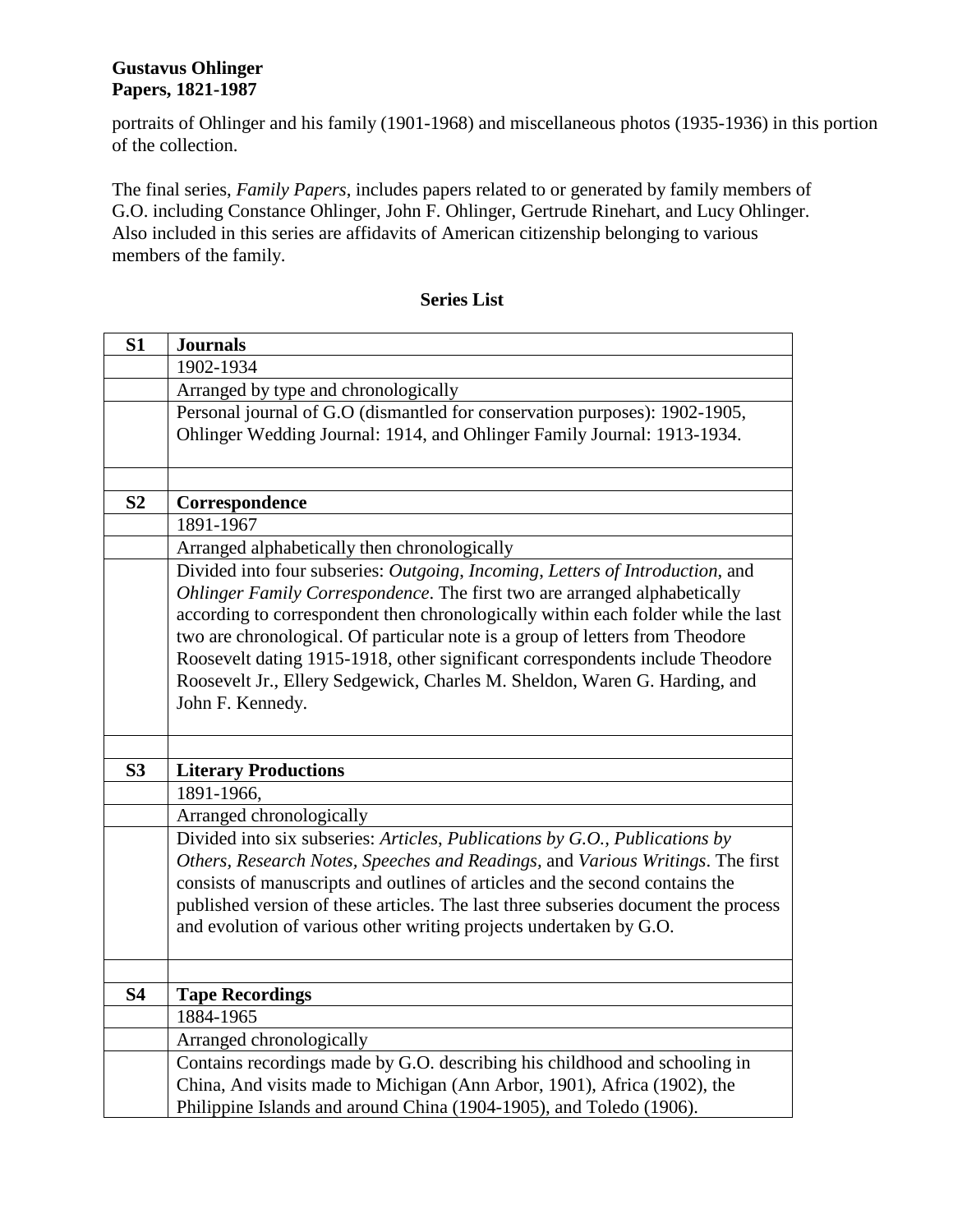| S <sub>5</sub> | <b>Scrapbooks and Scrapbook Materials</b>                                      |  |  |
|----------------|--------------------------------------------------------------------------------|--|--|
|                | 1954                                                                           |  |  |
|                | Arranged chronologically                                                       |  |  |
|                | Titled "Our Summer Odyssey, August 1 to September 1, 1954," this combination   |  |  |
|                | Journal and photo album is two volumes in length.                              |  |  |
|                |                                                                                |  |  |
| <b>S6</b>      | <b>Printed Materials</b>                                                       |  |  |
|                | 1909-1949                                                                      |  |  |
|                | Arranged chronologically                                                       |  |  |
|                | Contains newspaper clippings as well as certificates, licenses, and materials  |  |  |
|                | related to South Africa, China, the Toledo United Nations Association, the     |  |  |
|                | Toledo War Chest, and other materials collected by G.O.                        |  |  |
|                |                                                                                |  |  |
| S7             | Photographs                                                                    |  |  |
|                | 1901-1968                                                                      |  |  |
|                | Arranged chronologically                                                       |  |  |
|                | Includes Ohlinger family pictures (1901-1968), six volumes pictures taken on   |  |  |
|                | G.O.'s (and family's) tour of China and South Africa1902-1905,) and various    |  |  |
|                | photos taken or collected by G.O. (1935-1936).                                 |  |  |
| <b>S8</b>      | <b>Ephemera</b>                                                                |  |  |
|                | 1902-1956                                                                      |  |  |
|                | Arranged chronologically                                                       |  |  |
|                | Consists of postcards and greeting cards sent to and collected by G.O. and     |  |  |
|                | family.                                                                        |  |  |
|                |                                                                                |  |  |
| S9             | <b>Family Papers</b>                                                           |  |  |
|                | 1821, 1901-1988                                                                |  |  |
|                | Arranged according to family member (and document type)                        |  |  |
|                | Contains an extensive group of papers related to Constance Ohlinger (sister of |  |  |
|                | G.O.), along with papers of John F. Ohlinger (son of G.O.), Gertrude Rinehart, |  |  |
|                | and Lucy Ohlinger as well as affidavits of American citizenship (1926-1966).   |  |  |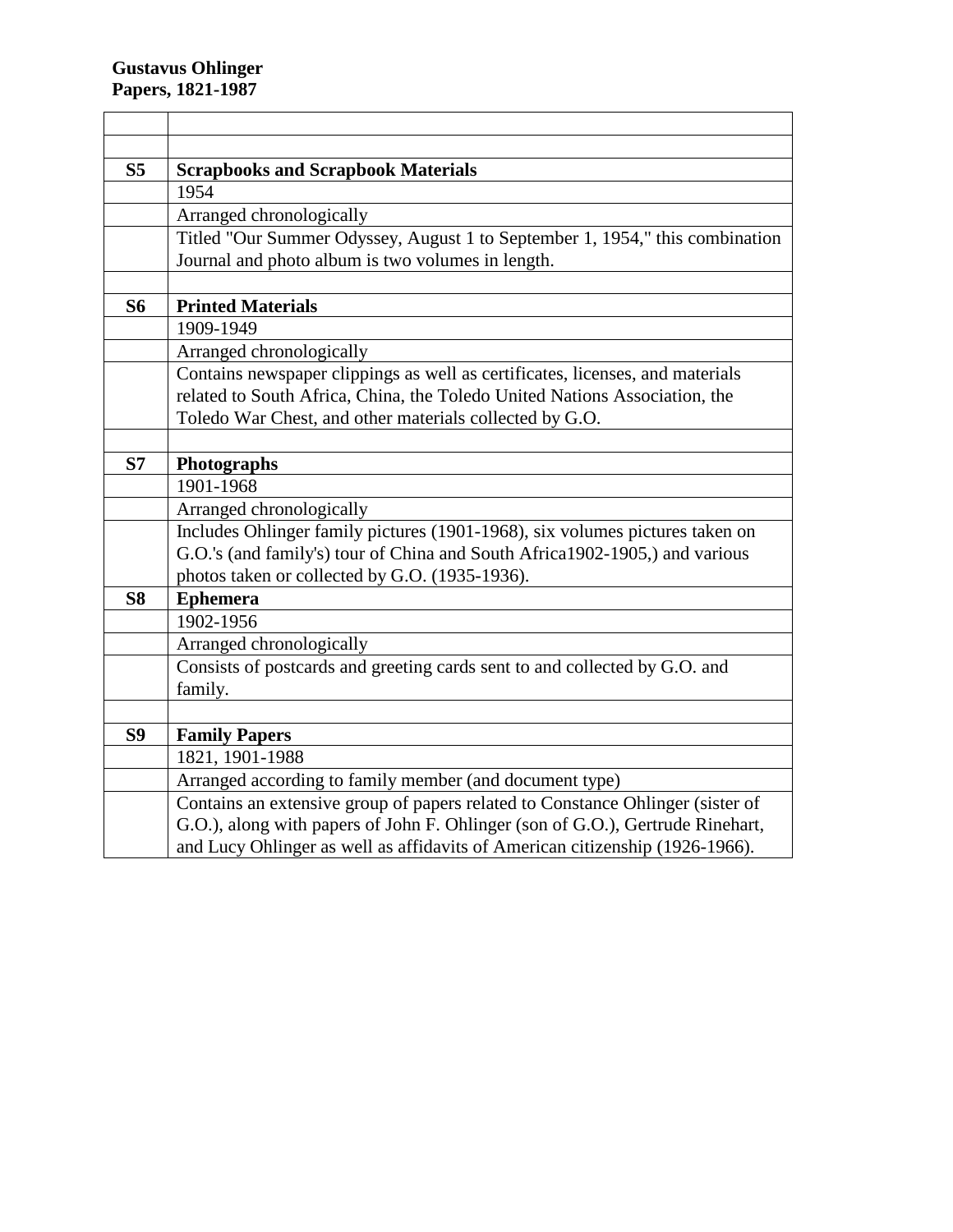# **Folder List**

| <b>Box</b>   | <b>Folder</b>   | <b>Folder Title</b>                          |
|--------------|-----------------|----------------------------------------------|
|              |                 |                                              |
|              |                 | <b>S1. Journals</b>                          |
| $\mathbf{1}$ | 1               | 1902                                         |
|              | $\overline{2}$  | 1903                                         |
|              | 3               | 1903                                         |
|              | $\overline{4}$  | 1903-1905                                    |
|              | 5               | Ohlinger Wedding Journal, 1914               |
|              | 5a              | Lucie and Johnnie Wedding Journal, 1941      |
|              | 6               | Ohlinger Family Journal, 1913-1934           |
|              |                 |                                              |
|              |                 | S2. Correspondence                           |
|              |                 | Outgoing                                     |
|              | $\tau$          | "Chefoo Letters" (originals), 1891-1892      |
|              | 8               | "Chefoo Letters" (photocopies), 1891-1892    |
|              | 9               | 1905-1906                                    |
|              | 10              | 1906-1950                                    |
|              | 11              | 1951-1967                                    |
|              |                 | <b>Incoming</b>                              |
|              | 12              | A, 1914-1966                                 |
|              | 13              | Adee, Alvey A., 1902                         |
|              | 14              | Allen, H.N., 1914-1966                       |
|              | 15              | Angell, James R., 1902                       |
|              | 16              | Anti-Saloon League, 1918                     |
|              | 17              | B, 1915-1963                                 |
|              | 18              | Bates, Henry M., 1929-1950                   |
|              | 19              | C, 1913-1962                                 |
|              | 20              | Campbell, Henry C., 1916-1917                |
|              | 21a             | Colonial Secretary, Straits Settlement, 1903 |
|              | 21 <sub>b</sub> | Cooper, John Sherman, 1960 and 1961          |
|              | 22              | D, 1915-1952                                 |
|              | 23a             | E-F, 1913-1964, n.d.                         |
|              | 23 <sub>b</sub> | Flues, A. Gilmore, 1942                      |
|              | 24              | G, 1913-1961, n.d.                           |
|              | 25              | H-J, 1916-1967, n.d.                         |
|              | 26              | Hagedorn, Hermann, 1917-1951                 |
|              | 27              | Harding, Warren G., 1918                     |
|              | 28a             | Havinghurst, Freeman C., 1925-1930           |
|              | 28 <sub>b</sub> | Hinton, William H., 1954                     |
|              | 29              | Hutchins, H.B., 1902-1927                    |
|              | 30              | K-L, 1915-1966                               |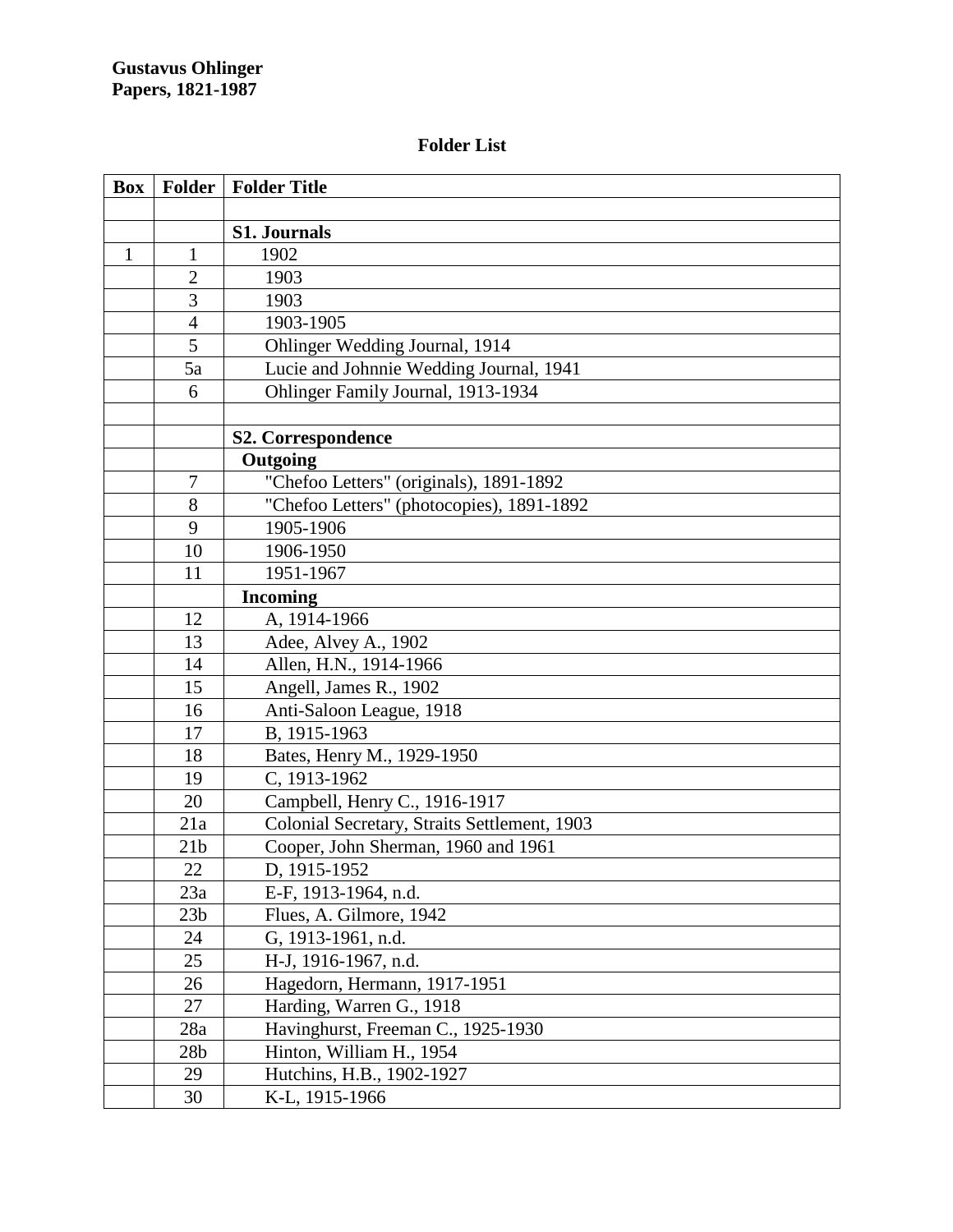|                | 31             | Kelly, Fred C., 1924-1950                                                                               |
|----------------|----------------|---------------------------------------------------------------------------------------------------------|
|                | 31a            | Letters from classmates at University of Michigan                                                       |
|                | 32             | Kennedy, John F., 1961                                                                                  |
|                | 33             | M, 1914-1967                                                                                            |
|                |                |                                                                                                         |
| $\overline{2}$ | $\mathbf{1}$   | Macmillan Company, 1916-1925 (includes manuscript copy of Their True<br>Faith and Allegiance, contract) |
|                | $\overline{2}$ | Maher, Amy, 1935 and 1941                                                                               |
|                | 3              | Marshall, Edwin J., 1935-1937                                                                           |
|                | $\overline{4}$ | N-O, 1914-1953                                                                                          |
|                | 5              | P-Q, 1915-1953                                                                                          |
|                | 6              | Patterson, Grove, 1925-1954                                                                             |
|                | $\overline{7}$ | Pearson, George W., 1950                                                                                |
|                | 8              | R, 1902-1962                                                                                            |
|                | 9              | Ras, H.N., 1901-1902 (in German)                                                                        |
|                | 10             | Reams, Frazier, 1930-1955                                                                               |
|                |                | Roosevelt, Theodore (Office of)                                                                         |
|                | 11             | n.d.                                                                                                    |
|                | 12             | 1916                                                                                                    |
|                | 13             | 1915                                                                                                    |
|                | 14             | 1916                                                                                                    |
|                | 15             | 1917                                                                                                    |
|                | 16             | 1917                                                                                                    |
|                | 17             | 1917                                                                                                    |
|                | 18             | 1918                                                                                                    |
|                | 19             | 1918                                                                                                    |
|                | 20             | 1918                                                                                                    |
|                | 21             | 1918                                                                                                    |
|                | 22             | 1918                                                                                                    |
|                |                | Roosevelt, Theodore (from G.O.)                                                                         |
|                | 23             | 1916-1918 (photostats)                                                                                  |
|                | 24             | 1917                                                                                                    |
|                | 25             | 1917                                                                                                    |
|                | 26             | n.d. (telegram copy)                                                                                    |
|                | 27             | Roosevelt, Theodore Jr., 1919                                                                           |
|                | 28             | Rotary Club of Toledo, 1923-1936                                                                        |
|                | 29             | Rush, Richard H., 1937-1950                                                                             |
|                | 30             | S, 1913-1966                                                                                            |
|                | 31             | Sedgewick, Ellery, 1914-1920                                                                            |
|                | 32             | Sheldon, Charles M., 1923-1936                                                                          |
|                | 33             | Spitzer, John, 1940-1942                                                                                |
|                | 34             | T-V, 1914-1966                                                                                          |
|                | 35             | Toledo War Industries Commission, 1918 (includes constitution)                                          |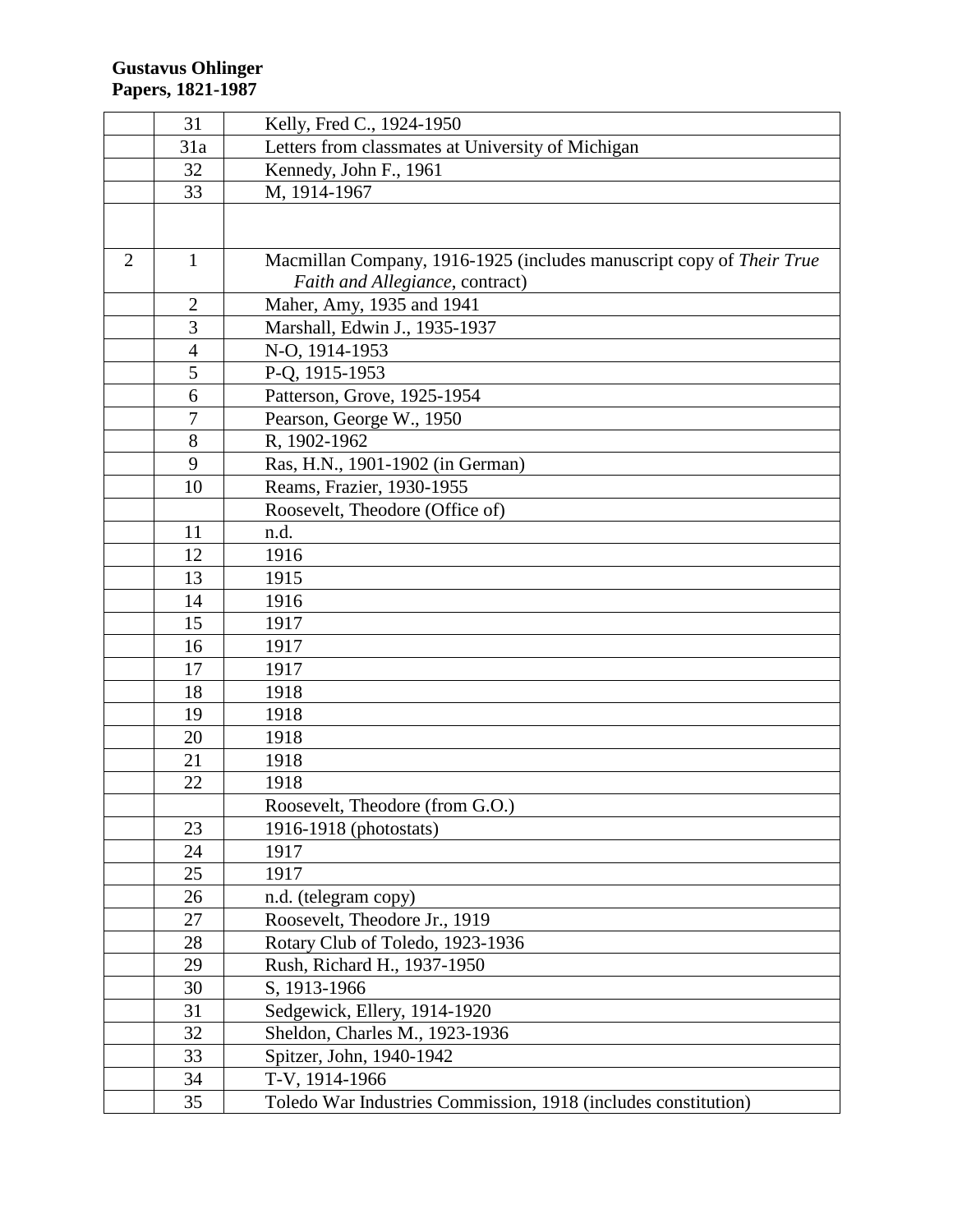|   | 36             | W, 1913-1953                                                            |
|---|----------------|-------------------------------------------------------------------------|
|   |                | W.H. Anderson Company                                                   |
|   | 37             | 1959-1961                                                               |
|   | 38             | January, 1965-March, 1966                                               |
|   | 39             | April, 1966-January, 1968                                               |
|   | 40             | Y-Z, 1917-1951                                                          |
|   | 41             | Misc. incoming correspondence (initials or first names only)            |
|   |                | <b>Letters of Introduction</b>                                          |
|   | 42             | Written for G.O., 1903                                                  |
|   |                | <b>Ohlinger Family Correspondence</b>                                   |
|   | 43             | 1891-1933 (G.O. and parents)                                            |
|   | 44             | 1908-1949 (G.O., Helen, and Constance)                                  |
|   | 45             | 1922-1982, n.d. (G.O., John, Lucy, and Alice)                           |
|   | 46             | Misc. family correspondence, 1896-1936                                  |
|   |                |                                                                         |
|   |                |                                                                         |
|   |                | <b>S3. Literary Productions</b>                                         |
|   |                | <b>Articles</b>                                                         |
|   | 47             | Manuscripts and outlines, 1934-1937, n.d.                               |
|   |                | Publications by G.O.                                                    |
|   | 48             | The Washing Sword Pavilion, 1891 (first publication)                    |
|   | 49             | "Winston Spencer Churchill: A Midnight Interview"                       |
|   |                | Michigan Quarterly Review, Spring 1966                                  |
|   |                | Michigan Quarterly Review, Summer 1966                                  |
|   | 50             | "Extra-Territorial Jurisdiction in China," Michigan Law Review, 1906    |
|   | 51             | "Some Leading Principles of Chinese Law," Michigan Law Review, 1910     |
| 3 | $\mathbf{1}$   | "The Practical Basis for Republican Institutions for China"             |
|   |                | The Popular Science Monthly, 1912                                       |
|   | $\overline{2}$ | "Kiao-Chau," The World's Work, 1914                                     |
|   | 3              | "Japan's Opportunity in China," America to Japan, 1915                  |
|   | $\overline{4}$ | "Tsingtau: The Sequel to Port Arthur," The Atlantic Monthly, 1915       |
|   | 5              | "German Propaganda in the United States," The Atlantic Monthly, 1916    |
|   | 6              | "The National Army," The Atlantic Monthly, 1918                         |
|   | 7              | Testimony of Gustavus Ohlinger, National German-American Alliance, 1918 |
|   | 8              | "The Power of the Written Assertion," Michigan Law Review, 1926         |
|   | 9              | "Some Comments on the Reserved Power to Alter, Amend and Repeal         |
|   |                | Corporate Charters," Michigan Law Review, 1931                          |
|   | 10             | "Some Problems Under the Federal Rules of Civil Procedure,"             |
|   |                | The Ohio Law Reporter, 1940                                             |
|   | 11             | Problems of Jurisdiction and Venue, 1941                                |
|   | 12             | "Jurisdiction, Venue and Process as to Counterclaims and Third-Party    |
|   |                | Claims; Rules 13 and 14 of the Federal Rules of Civil Procedure"        |
|   |                | The Federal Bar Journal, 1945                                           |
|   | 13             | "Amendments to the Federal Rules of Civil Procedure"                    |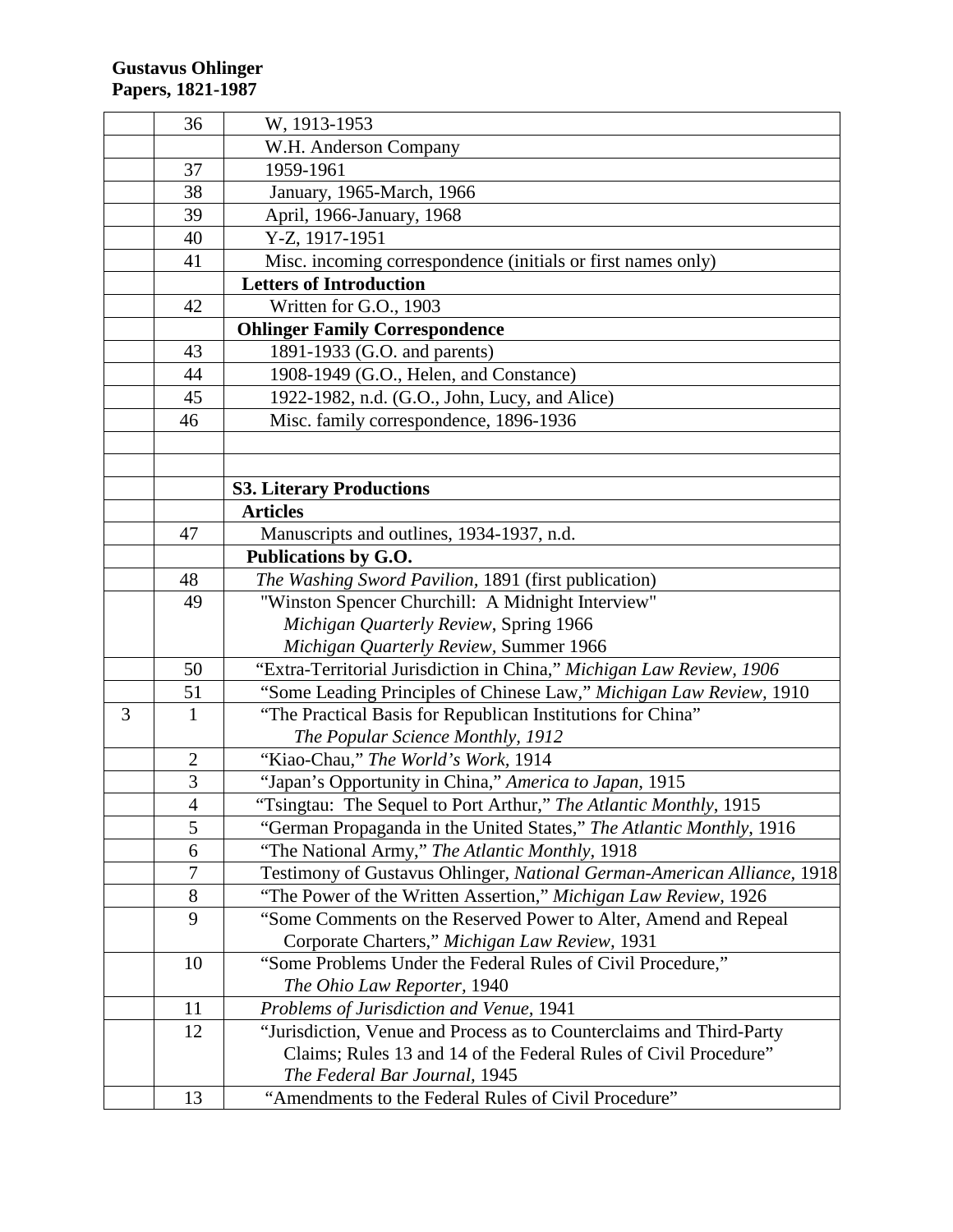|   |                | Ohio State Law Journal                                                     |
|---|----------------|----------------------------------------------------------------------------|
|   | 14             | The German Conspiracy in American Education                                |
|   |                | <b>Publications by Others</b>                                              |
|   | 15             | The Mere Man and His Problems, 1924                                        |
|   | 16             | Rubaiyat of Omar Khayyam, 1919 and Robert Hardy's Seven Days, 1900         |
|   |                | <b>Research Notes</b>                                                      |
|   | 17             | 1932-1934                                                                  |
|   | 18             | 1935-1936                                                                  |
|   | 19             | 1956-1958, n.d.                                                            |
|   |                | School Integration Case (Little Rock), 1957-1958                           |
|   | 20             | 1 of 2                                                                     |
|   | 21             | $2$ of $2$                                                                 |
|   | 22             | Notes on Consular Jurisdiction in China                                    |
|   |                | <b>Speeches and Readings</b>                                               |
|   | 23             | $[1924] - 1935$                                                            |
|   | 24             | 1936-1942                                                                  |
| 4 | $\mathbf{1}$   | $[1942] - 1945$                                                            |
|   | $\overline{2}$ | 1944-1946                                                                  |
|   | 3              | 1947-c.1965, n.d.                                                          |
|   |                | <b>Various Writings</b>                                                    |
|   | 4              | University of Toledo course outlines, 1960                                 |
|   | 5              | Anglo-Chinese College Material, 1920-1957                                  |
|   | 6              | The Christian Society of Korea--(A Short History: 1890-1960)               |
|   | 7              | "American First and Other Fallacies                                        |
|   | 8              | "Germans in China"                                                         |
|   | 9              | "A Layman Replies to a Banker"                                             |
|   | 10             | Miscellaneous                                                              |
|   |                |                                                                            |
|   |                | <b>S4. Tape Recordings</b>                                                 |
|   | 11             | Recollections of early schooling in China, 1884; Churchill's visit to      |
|   |                | Ann Arbor and interview, 1901; Return to China, 1902                       |
|   | 12             | Recollections of Africa, 1902 aftermath of war; on to Manilla, Philippine  |
|   |                | Islands; Shanghai, China, 1904-1905; Toledo, 1906                          |
|   | 13             | Childhood in China; Ann Arbor-Africa, 1965. Includes recordings on CD.     |
|   | 14             | Shanghai and return to United States, 1965. Includes recordings on CD.     |
|   |                |                                                                            |
|   |                | <b>S5. Scrapbooks and Scrapbook Materials</b>                              |
|   |                | "Our Summer Odyssey, August 1 to September 1, 1954," (Journal/photo album) |
|   | 15             | 1 of 2                                                                     |
|   | 16             | $2$ of $2$                                                                 |
|   | $17^$          | Scrapbook of newspaper clippings (See appendix for list), 1912-1926        |
|   |                |                                                                            |
|   |                | <b>S6. Printed Materials</b>                                               |
|   | 18             | Newspaper clippings                                                        |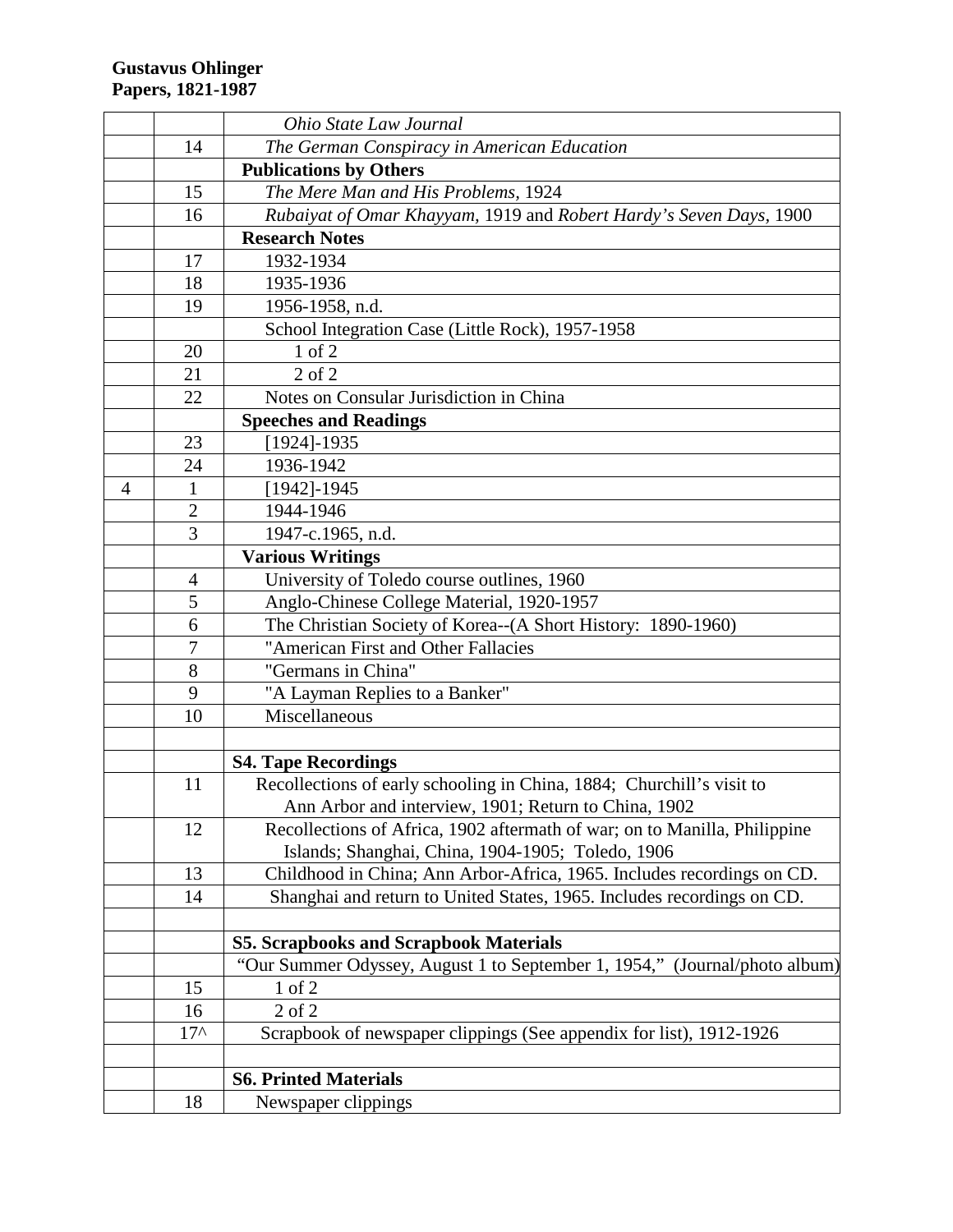|   | 19             | Awards, Certificates and Licenses, 1909-1948, 1961                                                |
|---|----------------|---------------------------------------------------------------------------------------------------|
|   | 20             | South Africa and China, 1903-1905                                                                 |
|   | 21             | TUNA and Related, 1945-1949                                                                       |
|   | 22             | Toledo War Chest, 1918, n.d.                                                                      |
|   | 23             | Miscellaneous                                                                                     |
|   | 24             | <b>Ohlinger Family Newsletters, 3 issues</b>                                                      |
|   | 25             | <b>Commerce Club News</b>                                                                         |
|   |                |                                                                                                   |
|   |                | S7. Photographs                                                                                   |
|   |                | Taken on World Tour (So. Africa and China), 1902-1905                                             |
| 5 | $\mathbf{1}$   | $1$ of $6$                                                                                        |
|   | $\overline{2}$ | $2$ of 6                                                                                          |
|   | $\overline{3}$ | 3 of 6                                                                                            |
|   | $\overline{4}$ | 4 of 6                                                                                            |
|   | 5              | 5 of 6                                                                                            |
|   | 6              | 6 of 6                                                                                            |
|   | $\overline{7}$ | Ohlinger and Family, 1883-1968                                                                    |
|   | 8              | Miscellaneous, 1935-1936                                                                          |
|   |                |                                                                                                   |
|   |                | S8. Ephemera                                                                                      |
|   | 9              | Post cards, greeting cards, and memorabilia, 1902-1956                                            |
|   |                |                                                                                                   |
|   |                |                                                                                                   |
|   |                | <b>S9. Family Papers</b>                                                                          |
|   | 10             | Affidavits of American Citizenship, 1926-1966                                                     |
|   | 11             | <b>Ohlinger Family History</b>                                                                    |
|   | 12             | Ohlinger, Constance, 1911-1929                                                                    |
|   | 13             | Ohlinger, John F., 1915-1988                                                                      |
|   | 14             | Ohlinger, John F., correspondence, clippings, resume, short stories                               |
|   | 15             | Rinehart, Gertrude, 1901                                                                          |
|   | 16             | Ohlinger, Lucy, 1932                                                                              |
|   | 17             | Receipts, etc., 1913-1957                                                                         |
|   | 18             | John Schweinfurth, sermons in German, 1821                                                        |
|   | 19             | Franklin Ohlinger, two books translated by him into Chinese, 1907                                 |
|   | 20             | Alice Ohlinger Weaver, travel log of her trip to New York, March, 1937                            |
|   | 21             | G.O., biographical file from Toledo Public Library local history room,                            |
|   |                | 1919-1972                                                                                         |
|   | 22             | G.O., UT Notables Exhibit Labels                                                                  |
|   | 23             | Ohlinger, Constance, Legal Documents, 1920's, 1966, 1973, 1987                                    |
|   | 24             | Ohlinger, Constance, Correspondence and Recollections of a Trip to                                |
|   |                | Europe, ca. 1925                                                                                  |
|   | 25             | Ohlinger, Constance, Correspondence to family, 1925-1957                                          |
|   | 26             | Ohlinger, Constance, Correspondence, business and personal (incoming                              |
|   | 27             | and outgoing), 1929-1974<br>Ohlinger, Constance, Correspondence with institutions about donations |